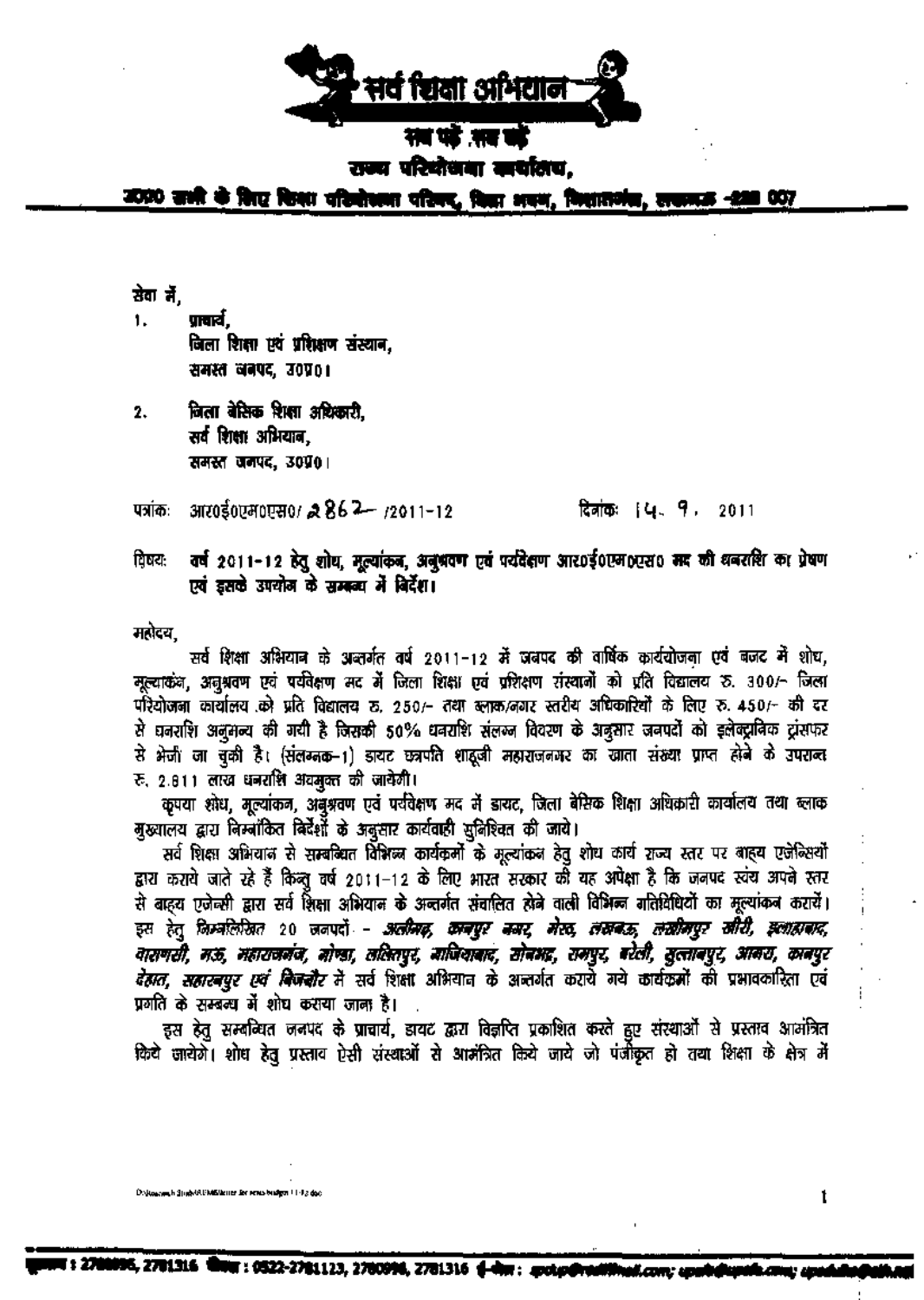शोध/सर्वे आदि का न्यूनतम 3 वर्ष का अनुभव रखती हो। उक्त प्रस्ताव विश्वविद्यालय अथवा सम्बद्ध महाविद्यालयों रो भी आमंत्रित किये जा सकते है। शोध के विषय का चयन निम्नांकित समिति द्वारा किया ज़ासेगा।

- प्राचार्य डायट  $\mathbf{1}$ .
- जिला बेसिक शिक्षा अधिकारी  $\overline{2}$
- प्राचार्य द्वारा नामित एक वरिष्ठ प्रवक्ता Э.
- जित्मा समन्वयक, प्रशिक्षण एवं गुणवत्ता 4.

उक्त समिति द्वारा शोध हेतु चयनित विषय के सम्बन्ध में एक दी0ओ0आर0 (Terms of Refrences) तैयार किया जायेगा जो शोध के लिये आवेदन करने वाली संस्थाओं को प्राप्त कराया जायेगा ताकि संस्थायें विधिवत प्रस्ताव/अनुमानित बजट सहित डायट को भेज सके।

शोध रिपोर्ट अंग्रेजी/हिन्दी में तैयार करायी जायेगी। टी0ओ0आर0 के साथ अनुबन्ध (Agreement) हस्ताक्षरित कराने के पश्चात् ही एजेन्सी को शोध कराने की अनुमति दी जाये। इस हेतु उपरोक्त जनपदों को रु0 75,000 की सीमा तक ही व्यय किया जाना अनुमन्य है।

# अनुभवण/पर्यवेशण एवं मुल्यांकन –

- जिला शिक्षा एवं प्रशिक्षण संस्थानों में कार्यरत स्टाफ प्राधार्य, उपप्राचार्य, वरिष्ठ प्रवक्ता, डायट मेन्टर्स द्वारा विद्यालयों का पर्यवेक्षण एवं अहब अबुश्रवण किया जायेला तथा अध्यापकों का अकादमिक अबुसमर्थब देते हुए उनकी समस्याओं का समाधान किया जायेगा। इस हेतु यात्रा देवकों का नियमानुसार भुजतान अनुमन्य है। यदि विशेष कार्य हेतु वाहन की आवश्यकता हो तो नियमानुसार किराये का धाहन भी अनुमन्य होगा।
- = हायट प्राचार्य बी0आर0सी0/व्0आर0सी0 स्तर पर सम्पन्न होने वाले सेवारत अध्यापक प्रशिक्षण का अनुश्रदण व पर्यवेक्षण राज्य परियोजना कार्यालय द्वारा उपलब्ध कराये अये प्रारूप पर डी०आर०जी०/बी०आर०जी०/ए०आर०जी० के माध्यम से करायेंगें तथा पत्येक प्रश्निक्षण की विश्लेषणात्मक आख्या तैयार करेंगे।
- लर्बिंग इन्हान्समेन्ट प्रोज्ञान (एल०ई०पी०) के अन्तर्गत विद्यार्थियों की सम्प्राप्ति स्तर का पूर्व एवं पश्चात परीक्षण, वातावरण सृजन विषयक गतिविधियों (प्रर्दशनी, मेला), प्रशिक्षण एवं प्रशिक्षण के अनुरूप अध्यापकों द्वारा कक्षा शिक्षण का अनुभवण एवं अनुसमर्थन तथा अभिलेखीकरण का कार्य सम्पादित किया जाये।
- रिम्सा की मुणवत्ता संवर्द्धन हेतु ब्लाक/नगर क्षेत्र स्तर पर लिघोरित प्रशिक्षण कार्यकर्मो का सघन अनुश्रवण दीम बनाकर किया जाये ताकि प्रशिक्षण की मुणदत्ता में सुधार हो। इसके अन्तर्गत यह भी सुनिश्चित किया जाये कि प्रशिक्षण प्राप्त करबे के उपसन्त अध्यापक द्वारा उसका कक्षा शिक्षण में उपयोग हो तथा यदि कोई समस्या आती है तो विद्यालयों में स्थलीय अकादमिक सहयोग दिया जाये।
- प्रत्येक कार्यक्रम का अभिलेखीकरण फोटो सहित अनिवार्यतः किया जायेगा।
- = क्वालिटी मानीटरिंग प्रपत्रों को विगत वर्ष की भांति यथा आवश्यकता मुद्रित कराकर विद्यालयों, व्याय पंचायत संसाधन केन्द्रों, ब्लाक/जगरीय संसाधन केन्द्रों को उपलब्ध कराकर निर्धारित अवधि में सूचना प्राप्त की जाये।
- ह्ययद द्वारा बिस्नार कस्तुरबा मांची बालिका विद्यालयों का अनुश्रवण/पर्यवेक्षण किया जायेगा। इसके लिए विद्यालयो में ही अध्यापकों को विषयवार समस्याओं का समाचान किया जाये।
- **शिक्षामित्र प्रशिक्षण-** वर्ष 2011-12 में स्नातक शिक्षामित्रों को दूरस्य शिक्षा के माध्यम से प्रशिक्षण जिला शिक्षा एवं प्रशिक्षण संस्थान की देखरेख में प्रत्येक बी0आर0सी0 पर दिया जायेगा। बूंकि यह प्रशिक्षण कार्यक्रम दूरस्थ शिक्षा के माध्यम से प्रदेश में पहली बार सम्पब्ज कराया जा रहा है, अतः निदेशक एस0सी0ई0आर0टी0 के दिशा निर्देशों के अनुरूप प्रशिक्षण को गुणवत्तापरक बनाये जाने हेतु प्रशिक्षण का निरन्तर अनुभवण/परविक्षण किया जाये ।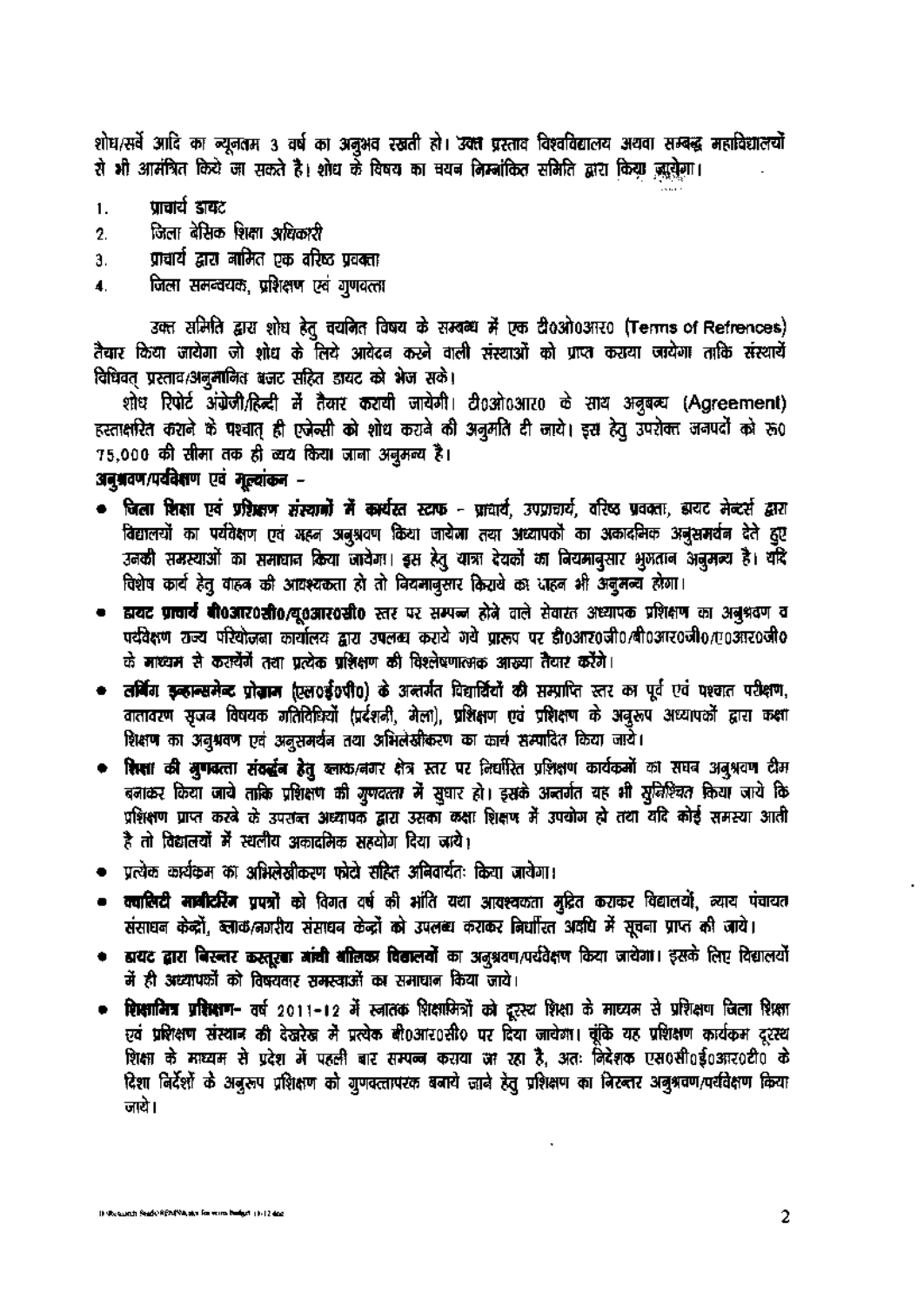- शिक्षामित्रों के प्रशिक्षण के अनुश्रवण के लिए प्रत्येक ब्लाक में डायट के 2-2 प्रवक्ताओं को उत्तरदायी बनाते हुए निरंतर उन विकासखण्डों में भेजकर प्रशिक्षण का अनुभवण/परविक्षण कराया जाये जिसका अभिलेखीकरण भी अनिवार्य रूप से कश्चन जाये।
- शिक्षामित्र प्रशिक्षण के अनुश्रदण हेतु प्रत्येक माह बी0आर0सी0 समन्वयक एवं सह-समन्वयकों की अनिवार्य रूप से बैटक आयोजित की जायेगी जिसमें प्रशिक्षण की प्रगति एवं अगले माह की कार्य-योजना पर विस्तृत चर्चा की जायेगी। बैठकों के अत्योजन का व्यय अनुश्रवण मद से वहन किया जायेगा।
- विशेष प्रशिक्षण आउट आफ स्कूल बच्चों को आयु संगत कक्षा में प्रवेश दिलाकर उन्हें विद्यालय परिसर में ही विशेष प्रशिक्षण दिये जाने की व्यवस्था की अयी है। अतः ऐसे विद्यालयों में जहां विशेष प्रशिक्षण की व्यवस्था की गयी है, उन विद्यालयों का सघन अनुश्रवण, निरीक्षण एवं मूल्यांकन दीम बनाकर डायट स्तर से डायट प्रावार्य, प्रवक्ता व डायट मेण्टर द्वारा किया जाये ताकि कार्यक्रम संचालन में अकादमिक सहयोग एवं शैक्षिक अनुसमर्थन प्रदान किया जा सके।

# एकान रिसर्च -

एक्शन रिसर्च का उद्देश्य तत्काल समस्या का समाधान करना है। इस हेतु सर्व प्रथम प्रत्येक ब्लाक पर कम से कम ०५ शहरामद्भागकों/अध्यापकों को एक्शन रिसर्च कराने हेतु प्रशिक्षित किया जाये। प्रत्येक डायट के ०१ प्रवक्ता को उत्तरदाधित्य सौंपा जाये ताकि वह गम्भीरता से प्रत्येक ब्लाक में कम से कम 05 एक्शन दिसर्व करायें। एक्शन रिसर्च हेत् पेपर, दाइपिंग आदि के लिए प्रति एक्शन रिसर्च पर रू0 400/- तक व्यय अनुमन्य होगा।

## वर्कशाए एवं सेमीबार -

्डाइट में समय-समय मीटिंग, सेमीवार एवं वर्कशाप का आयोजन किया जाये जिसमें बाल शिक्षा अधिकार अधिनियम 2009 से सम्बन्धित विद्यालय प्रबन्ध समिति का गठन, प्राथमिक विद्यालयों के गरीब बच्चों के बामांकन के लिए प्राइवेट विद्यालयों की भूमिका, ड्राप आउट बच्चों एवं कभी स्कूल न जाने वाले बच्चों एवं अपवंचित वर्ग के बच्चों के लिए आयू संगत कक्षा में नामांकन तथा दहराव की व्यवस्था, गुणवत्तापरक शिक्षा आदि के सम्बन्ध में अधिकारियों, शिक्षाविदों, शिक्षकों, समुदाय के प्रतिनिधियों को आमंत्रित किया जाये। इसका अभिलेखीकरण फोटो सहित कराया जाये।

# जिला परियोजना कार्यालय हेतु निर्देश

- जिला बेसिक शिक्षा अधिकारी, उप बेसिक शिक्षा अधिकारी, सहायक वित्त एवं लेखायिकारी, जिला समन्वयकों, ई0एम0आई0एस0 इंचार्ज एवं कम्प्यूटर आपरेटर द्वारा सर्व शिक्षा अभियान की समस्त योजनाओं के अनुश्रवण एवं सुपरविज्ञन हेतु यात्रा व्यय तथा स्टेशनरी पर होने वाला व्यय इस मद से बियमानुसार वहन किया जायेगा। आवश्यकता एड्ने पर अनुश्रवण हेतू किराये के वाहन की भी नियमानुसार व्यवस्था भी अनुमन्य होगी।
- राज्य स्तर अथवा बाह्य टीम पर होने वाला ब्यय आर0ई0एम0एस0 मद से नियमानुसार वहन किया जायेगा।
- ब्लाक/नजरीय क्षेत्रों में स्थापित ई0एम0आई0एस0 सेल के सदस्यों के प्रशिक्षण का आयोजन ।
- परिवार सर्वेक्षण प्रपत्रों का मुद्दण एवं सम्बन्धित आंकड़ों का कम्प्यूटरीकरण/संकलन, परिवार सर्वेक्षण प्रपत्रों को अद्यतन किया जाना, बच्चों के ट्रेकिंग की गहन अनुभवण व्यवस्था।
- विशिष्ट आवश्यकता वाले बच्चों के विकांकन हेतु विकलांगताकार वैकलिस्ट का मुद्रण, परिवार सर्वेक्षण के समय विकांकित सी0डब्लू0एस0एब0 का संकलब/कम्प्यूटरीकरण एवं अनुश्रवण।
- आगामी वर्ष 2012-13 की वार्षिक कार्ययोजन्दा की संस्थना।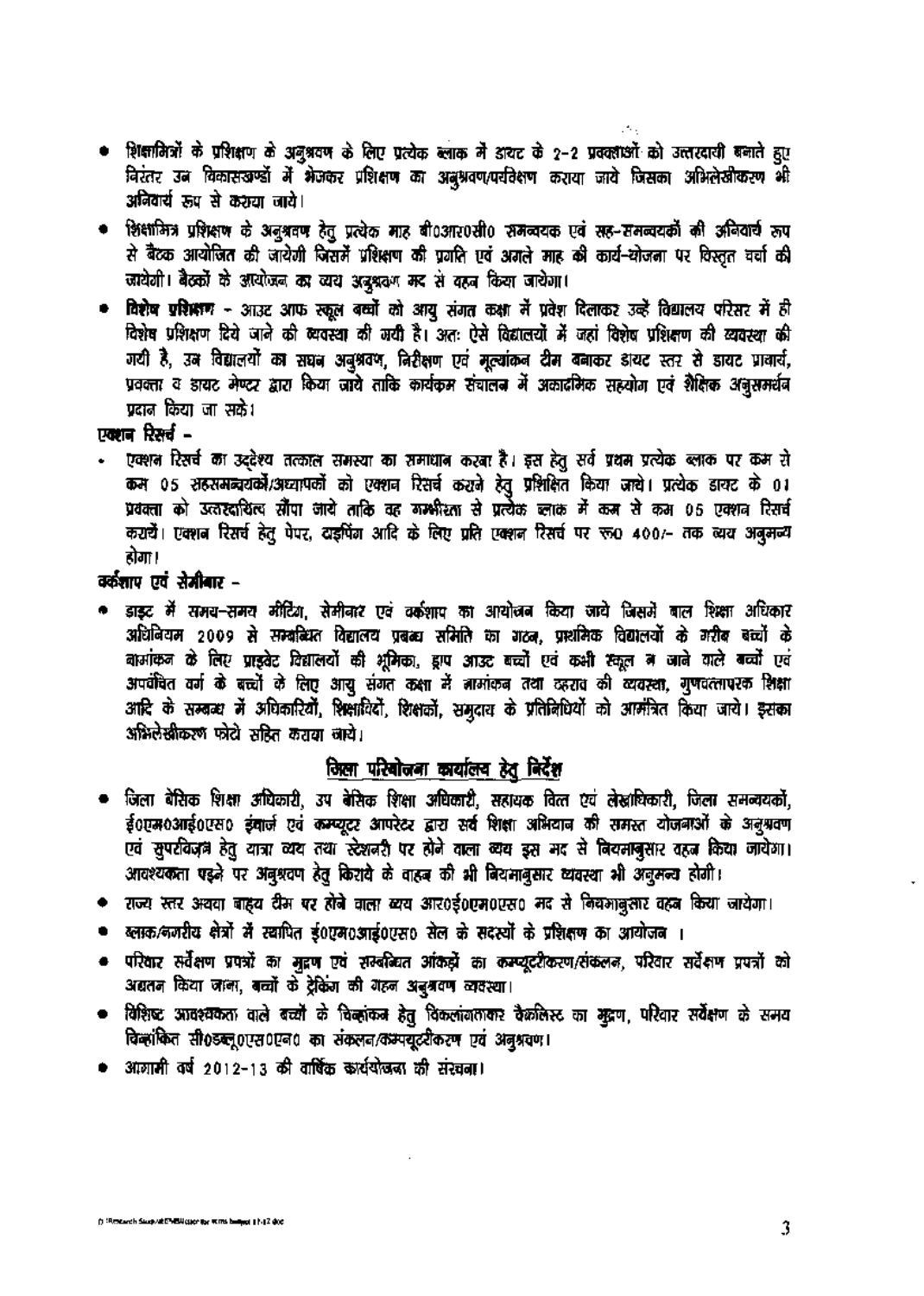सतत् व्यापक मूल्यांकन के कियान्वयन हेतु पंजिकाओं, प्रगति प्रपत्र, सी0सी0ई0, शिक्षक संदर्शिका निर्माण, विद्यालय/एन0पी0आर0सी0/ब्लाक स्तर/बगर स्तर पर जबवावब हेतु विज्ञापन प्रवार प्रसार तथा मुद्रण एवं अन्य सामग्री की व्यवस्था।

## प्रशिक्षण/संगोष्ठी एवं कार्यशालायें

जिला बेसिक शिक्षा अधिकारी द्वारा भी शिक्षा की मुणवत्ता संवर्द्धन तथा आर0दी0ई0 2009 के संदर्भ में यथा आवश्यकता बैठक/कार्यशाला आयोजित की जाये जिबमें अधिकारियों, शिक्षाविदों, शिक्षकों, समुदाय के प्रतिबिधियों को आमंत्रित किया जाय जिसमें शैक्षिक रूप से पिछड़े विकास खण्डों में एम0पी0ई0जी0ई0एल0 कार्यकर्मो में बालिकाओं के जीवन कौशल विकास हेतु स्वानीय आवश्यकता एवं उपलब्ध संसाधनों को दृष्टिजत रखते हुए किकासखण्ड/नजर क्षेत्र स्तर पर व्यावसायिक शिक्षा कार्यकृम में सहयोग प्रदान करके कार्यकृम बनाया जाये तथा समय-समय पर बालिकाओं की शिक्षा में मुणवत्ता विकास तथा अभिनवीकरण पर संगोष्ठी एवं कार्यशालायें आयोजित की जाये जिसका फोटो सहित अभिलेखीकरण कसया जाये।

# विशेष प्रशिक्षण केन्द्रों का अनुभवण

आउट आफ स्कूल बच्चों के लिए संचालित दिशेष प्रशिक्षण का महन अनुश्रवण, जनपद, विकासखण्ड, न्याय पंचायत, वार्ड तथा झाम स्तर पर भी किया जावेगा।

#### ब्लाक मुख्यालय शहायक बेशिक शिक्षा अधिकारी/ब्लाक समन्वयक हेतु निर्देश

वर्ष 2011-12 में ब्लाक/बगर स्तरीय अधिकारियों के लिए प्रति विद्यालय रूपये 450/- की दर से धनराशि अनुमन्य की गयी है, जिसकी 50 प्रतिशत धनराशि प्रथम बरण में अवमुक्त की जा रही है। अवमुक्त की गयी धनराशि से विम्बांकित विदेशों के अनुसार कार्यवाही सुनिश्चित की जायेगी-

- वर्ष 2011-12 में सभी विकास संसाधन केन्द्रों पर शिक्षामित्रों का दूरस्य शिक्षा के माध्यम से प्रशिक्षण कराया जा रहा है। इस हेतु शिक्षामित्रों के प्रशिक्षण की अवधि में अबुश्रवण एवं पर्यवेक्षण की सघन व्यवस्था की जायेगी।
- बच्चों को निःशुल्क एवं अनियार्य शिक्षा का अधिकार अधिनियम, 2009 के परिप्रेक्ष्य में प्रधानाध्यापकों व सहायक अध्यापकों का अभिमुखीकरण किया जायेगा।
- कस्तूरबा गांधी बालिका विद्यालयों के सफल संवालन हेतु विद्यालयों का निरीक्षण एवं पर्यवेक्षण तथा के0जी0बी0वी0 के भवन निर्माण की मुणकत्ता का निरंतर पर्यवेक्षण किया जायेगा।
- सहायक जिला बेसिक शिक्षा अधिकारियों द्वारा विद्यालय प्रबंध समिति के मठन के उपरांत विद्यालय प्रबन्ध समिति की बैटको की जाये तथा उबके कार्यों की समीक्षा की जायेगी।
- छात्र-छात्राओं के लिए सांस्कृतिक अकादमिक व खेलकूद से सम्बन्धित विभिन्न गतिविधियों/प्रतियोगिताओं का आयोजन।
- सर्व शिक्षा अभियान के समस्त कार्यकर्मो के संवालन तया विद्यालयों के निरीक्षण/पर्यवेक्षण हेतु यात्रा भत्ता, स्टेशनरी आकस्मिक व्यय एवं ब्लाक स्तरीय गोष्ठी आदि पर नियमानुसार व्यय अनुमन्य होगा।
- विद्यालयों में पाट्य पुस्तके, कार्यपुस्तिकार्ये एवं अन्य पठन सामग्री वितरण के आधार पर कक्षा शिक्षण तथा उच्च प्राथमिक स्तर पर गणित एवं विज्ञान की प्रायोगिक गतिविधियों के लिए शिक्षक प्रशिक्षण प्रयोग हेतु सामग्री आदि की विद्यालयों में उपलब्धता सुनिश्चित की जायेगी।
- आउट आफ स्कूल बच्चों के लिए संचालित विशेष प्रशिक्षण का महब अनुश्रवण विकासखण्ड, व्याय पंचायत, वार्ड तथा खाम स्तर पर किया जायेगा।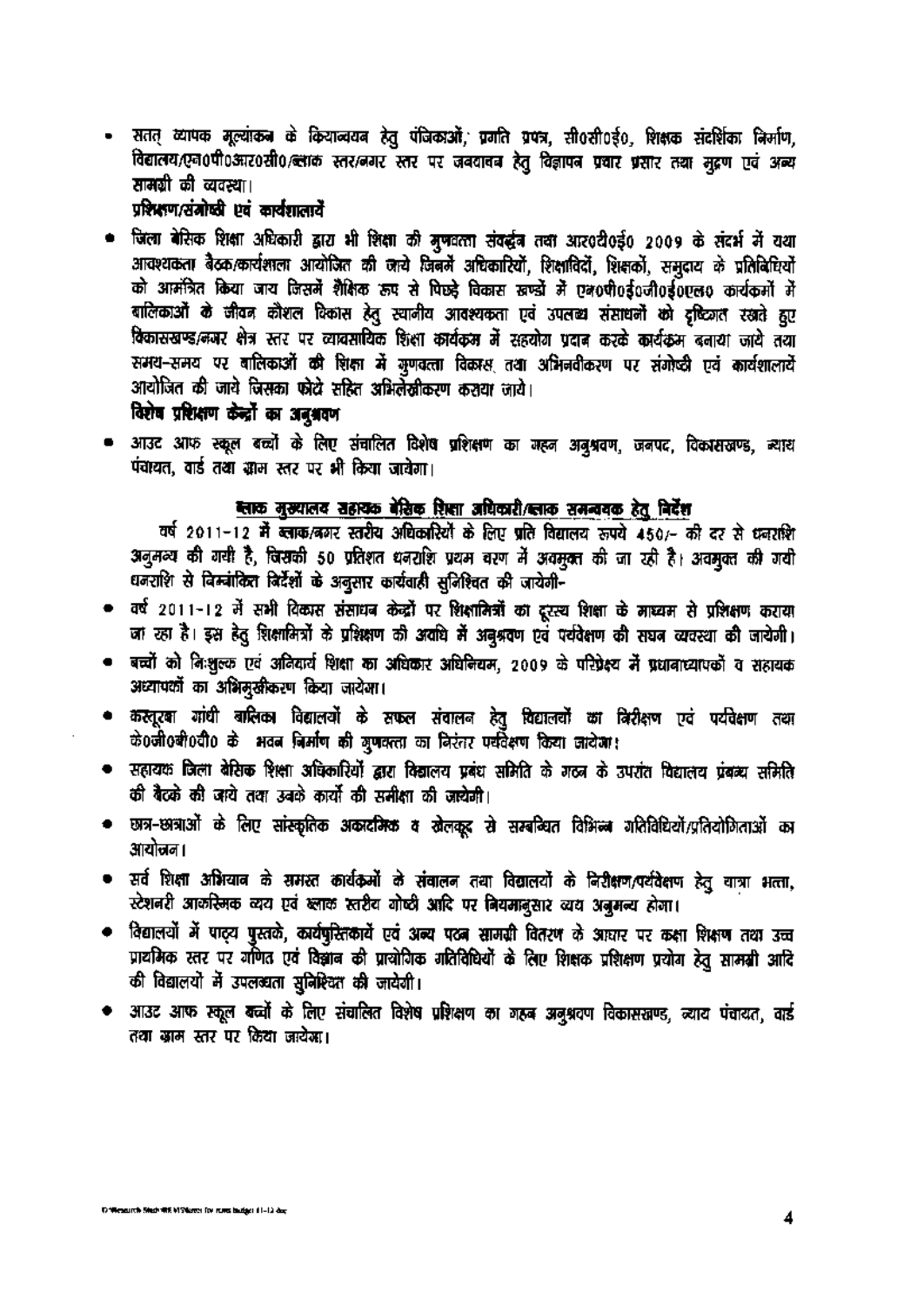• अत्यसंख्यक बाहुल्य जनपदों में कौशल विकास कार्यक्रम का प्रभावी निरीक्षण पर्यवेक्षण व अनुश्रवण सहायक बेसिक शिक्षा अधिकारी द्वारा किया जायेगा तथा निरीक्षण आरुया प्रतिमाह जिला बेसिक शिक्षा अधिकारी को उपलब्ध करायी जायेगी।

उपरोक्त शोध, मूल्यांकन, अनुऋक्ष एवं पर्यवेशण मद में घनराशि का व्यय सर्व शिक्षा अभियान के *मैंजुएल आन* <u>काइनेन्शियल मैनेजमेन्ट एवं प्रोक्योरमेन्ट के अनु</u>सार वास्तविक आवश्यकता पर नियमानुसार किया जाये तथा व्यय .<br>विवरण राज्य परियोजना कार्यालय को प्रत्येक माह सहायक वित्त एवं लेखाधिकारी के माघ्यम से उपलब्ध कराबे का ਰਬਟ ਰਹੇ।

संतम्बक-उक्तवत् ।

भवदीय.

(पार्थ सारवी तेन शमा) राज्य परियोजना निदेशक

पृथ्वंः आर०ई०एम०एस० बजट / २८62- /2011-12 तद्दिनांक।

# प्रतिलिपि-निम्नलिखित को सूचनार्थ एवं आवश्यक कार्यवाही हेतु प्रेषित-

- शिक्षा निदेशक, बेरिक उ०प्र० लखनऊ।  $\mathbf{1}$ .
- निदेशक, एस0सी0ई0आर0टी0, उ०प्र0 लखनऊ।  $\overline{2}$ .
- वरिष्ठ सलाहकार, राज्य परियोजना कार्यालय। 3.
- मण्डलीय सहायक शिक्षा निदेशक, बेसिक समस्त मण्डल। 4.
- वित्त वियंत्रक, राज्य परियोजना कार्यालय। 5.

**Ery 9.11** 

्र अपर<sup>,</sup> परियोजना निदेशक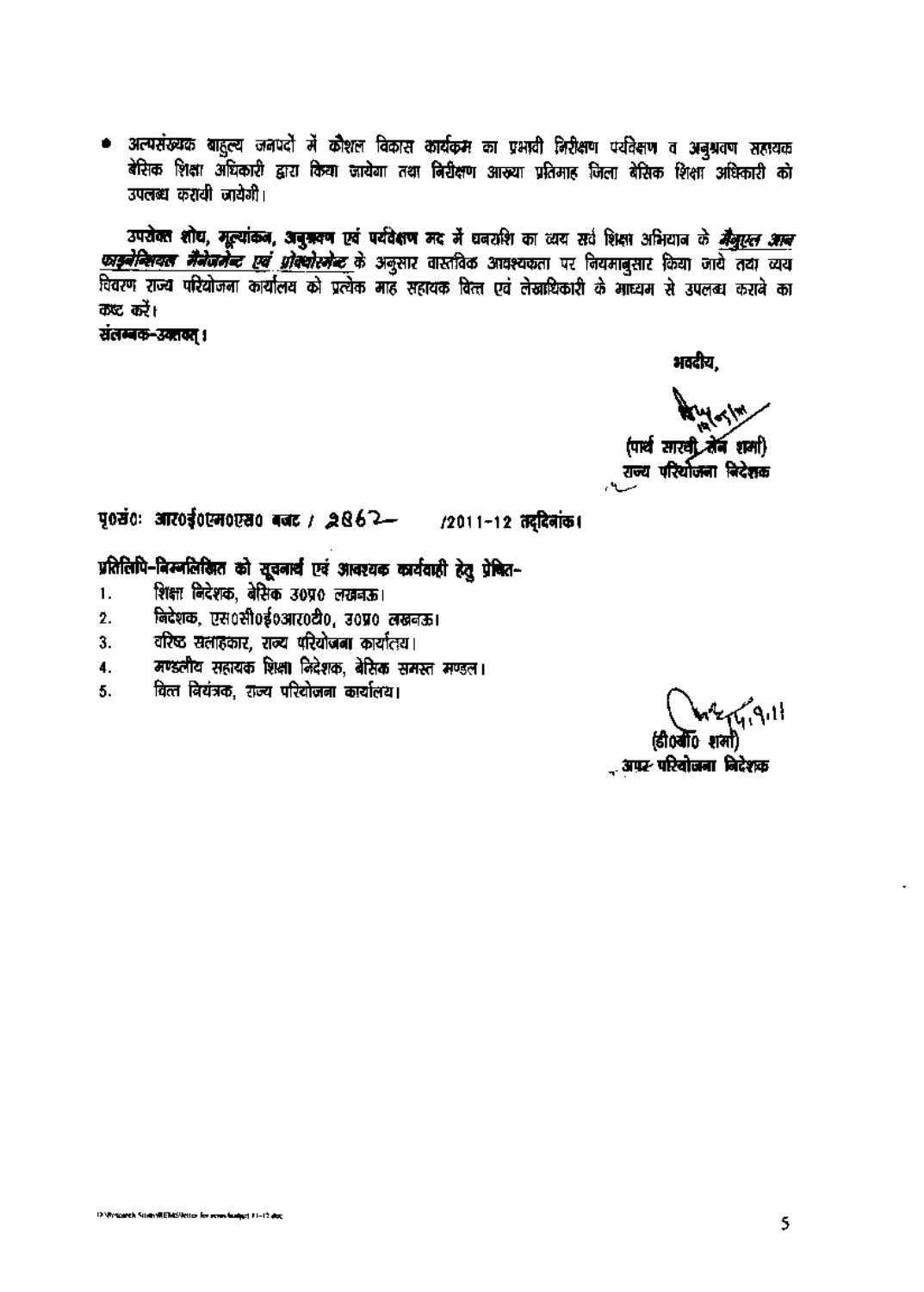$2EMS$ 



## राज्य परियोजना कार्यालय के पत्रांक संस्था राज्यामिड/एमएपीएफ्(एसीएफ्(एएस) / / /2011-12 दिनांक

का संसम्बन्ध

|          | जनपद                    | विद्यालयाँ   | कुल                  |                    |                    |                        |                    |                    |                    | (ऊपचे लाख में)        |                          |  |
|----------|-------------------------|--------------|----------------------|--------------------|--------------------|------------------------|--------------------|--------------------|--------------------|-----------------------|--------------------------|--|
| क्र0सं   |                         |              |                      | सवट                |                    | डोoपीoबोo              |                    | ब्ताक              |                    |                       | जुल बनराशि   कुल अवमुक्त |  |
| a        |                         |              | को संख्या प्रानमानित | प्राक्यानित        | अवमुक्त            | पाक्यानित              | जनपुक्त            | प्राक्याणित        | जवमुक्त            | सीवणीशतीय<br>एवं बताक | घनसारा (col              |  |
|          |                         |              | बजट                  | ৰত<br>गणर          | धनरासि             | रू6 250 / -   प्रनराशि |                    | そ0 450/一           | धनराशि             | (कालम 8               | $6+8+10$                 |  |
|          |                         |              |                      | soo / – पवि  50%   |                    | पति विचालय 50%         |                    | पति विद्यालय 58%   |                    | $+10)$                |                          |  |
|          |                         |              |                      | विघालय             |                    |                        |                    |                    |                    |                       |                          |  |
| ı.       | $\overline{\mathbf{a}}$ | J.           | 4                    | 5                  | ۰                  | 7                      | 6                  | 9                  | ĸ                  | 11                    | 11                       |  |
| 1        | आगरा                    | 2814         | 28.14                | 8.44200            | 4.22100            | 7.03500                | 3.51750            | 12.66300           | 6.33150            | 9.84900               | 14.07000                 |  |
| 2        | अलीगढ<br>✔              | 2553         | 25.53                | 7.65900            | 3.82950            | 6,38250                | 3.19125            | 11.48850           | 5.74425            | 8.93550               | 12.76500                 |  |
| 3        | इलाहादाद                | 3735         | 37.35                | 11.20500           | 5.60250            | 9.33750                | 4.66875            | 16.80750           | 8.40375            | 13.07250              | 18.67500                 |  |
| 4        | अम्बेडकर नगर            | 1890         | 18.90                | 5.67000            | 2.83500            | 4.72500                | 2.36250            | 8.50500            | 4.25250            | 6.61500               | 9.45000                  |  |
| 5        | औरया                    | 1553         | 15.53                | 4.65900            | 2.32950            | 3.88250                | 1.94125            | 6.98850            | 3.49425            | 5.43550               | 7.76500                  |  |
| 6        | आजमगढ                   | 3257         | 32.57                | 9.77100            | 4.88550            | <b>B.14250</b>         | 4.07125            | 14.65650           | 7.32825            | 11.39950              | 16,28500                 |  |
| 7        | ारायें                  | 2962         | 29.62                | <b>B.BB600</b>     | 4.44300            | 7.40500                | 3.70250            | 13.32900           | 6.66450            | 10.36700              | 14,81000                 |  |
| 8        | बागपत                   | 706          | 7.06                 | 2.11800            | 1.05900            | 1.76500                | 0.88250            | 3.17700            | 1.58850            | 2.47100               | 3.53000                  |  |
| 9        | बहराइच                  | 3273         | 32.73                | 9.81900            | 4.90950            | 8.18250                | 4.09125            | 14.72850           | 7.36425            | 11.45550              | 16.36500                 |  |
| 10       | बिलिया                  | 2560         | 25.60                | 7.68000            | 3.84000            | 6.40000                | 3.20000            | 11.52000           | 5.76000            | 8.96000               | 12.80000                 |  |
| 11       | बलरामपुर                | 1931         | 19.31                | 5.79300            | 2.89650            | 4,82750                | 2.41375            | 8.66950            | 1,34475            | 6.75850               | 9.65500                  |  |
| 12       | तौरा                    | 1989         | 19.89                | 5.96700            | 2.98350            | 4.97250                | 2.48625            | 8.95050            | 4.47525            | 6.96150               | 9,94500                  |  |
| 13       | बाराबकी                 | 2820         | 28.20                | 8.46000            | 4.73000            | 7.05000                | 3.52500            | 12.69000           | 6.34500            | 9.87000               | 14,10000                 |  |
| 14       | बिरेलो                  | 2866         | 28.86                | 8.65800            | 4.32900            | 7.21500                | 3.60750            | 12.98700           | 6.49350            | 10.10100              | 14.43000                 |  |
| 15       | परती                    | 2320         | 23.20                | 6.96000            | 3,48000            | 5.80000                | 2.90000            | 10,44000           | 5.22000            | 8.12000               | 11,60000                 |  |
| 16       | भदोही                   | 1074         | 10.74                | 3.22200            | 1.61100            | 2.68500                | 1.34250            | 4.83300            | 2.41650            | 3.75900               | 5,37000                  |  |
| 17       | विजनौर                  | 2565         | 25.65                | 7.69500            | 3.84750            | 6,41250                | 3.20625            | 11.54250           | 5.77125            | 8.97750               | 12.82500                 |  |
| 18       | मुलन्दशहर               | 2486         | 24.86                | 7.45800            | 3.72900            | 6.21500                | 3.10750            | 11.18700           | 5.59350            | 8.70100               | 12.43000                 |  |
| 19       | सन्दौली                 | 1510         | 15.10                | 4.53000            | 2.26500            | 3.77500                | 1.88750            | 6.79500            | 3.39750            | 5.28500               | 7.55000                  |  |
| 20       | छत्रपति साहू            | 1874         | 18.74                | 5.62200            | 2.81100            | 4.68500                | 2.34250            | 8.43300            | 4.21650            | 6.55900               | 9.37000                  |  |
| 21       | वित्रकूट                | 1341         | 13.41                | 4,02300            | 2.01150            | 3.35250                | 1.67625            | 6.03450            | 3.01725            | 4.69350               | 6.705.X                  |  |
| 22       | दिवरिया                 | 2617         | 26.17                | 7.85100            | 3.92550            | 6.54250                | 3.27125            | 11.77650           | 5.88825            | 9.15950               | 13.08500                 |  |
| 23       | एटा                     | 1791         | 17.91                | 5.37300            | 2.68650            | 4.47750                | 2.23875            | 8.05950            | 4.02975            | 6.26850               | 8.95500                  |  |
| 24       | इटावा                   | 1845         | 18.45                | 5.53500            | 2.76750            | 4 61 750               | 2.30625            | 6.30250            | 4.15125            | 6.45750               | 9.22500                  |  |
| 25       | फेजाबाद                 | 2027         | 20.27                | 6.08100            | 3.04050            | 5.06750                | 2.53375            | 9.12150            | 4.56075            | 7.09450               | 10.13500                 |  |
| 26       | किर्कखाबाद              | 1655         | 18.55)               | 5,56500            | 2.78250            | 4.63750                | 2.31875            | 8.34750            | 4.17375            | 6.49250               | 9.27500                  |  |
| 27       | फतेहपुर                 | 2577         | 25.77                | 7.73100            | 3.86550            | 6.44250                | 3.22125            | 11.59650           | 5.79825            | 9.01950               | 12.88500                 |  |
| 28       | फिरोजाबाद               | 2047         | 20.47                | 6.14100            | 3.07050            | 5.11750                | 2.55875            | 9.21150            | 4.60575            | 7 16450               | 10,23500                 |  |
| 29       | गितमदुद्धनगर            | 733          | 7.33                 | 2.19900            | 1.09950            | 1.83250                | 0.91625            | 3.29850            | 1.64925            | 2.56550               | 3.66500                  |  |
| 30       | गाजियागद                | 1259         | 12.59                | 3,77700            | 1.88850            | 3.14750                | 1.57375            | 5.66550            | 2.83275            | 4.40650               | 6.29500                  |  |
| 31       | गाजीपुर                 | 2656         | 26.56                | 7.96800            | 3.98400            | 6.64000                | 3.32000            | 11.95200           | 5.97600            | 9.25600               | 13.28000<br>14.440 X     |  |
| 32       | गोण्डा                  | 2689         | 28.88                | 8.66400            | 4.33200            | 7.22000                | 3.61000            | 12.99600           | 6,49600            | 10.10800              | 14.81500                 |  |
| 33       | गोरखपुर                 | 2963         | 29.63                | 8,88900            | 4.44450            | 7.40750                | 3.70375            | 13.33350           | 6.66675            | 10.37050<br>4.29450   | 6.13500                  |  |
| 34       | हमीरपुर                 | 1227         | 12.27                | 3.68100            | 1.84050            | 3.06750                | 1.53375            | 5.52150            | 2,76075<br>8.29450 | 12.88700              | 18.41000                 |  |
| 35       | हरदोई                   | 3682         | 36.82                | 11.04600           | 5.52300            | 9.20500                | 4.60250<br>1.85000 | 16.56900           | 3.33000            | 5.18000               | 7,40000                  |  |
| 36       | ।हाथरस                  | 1480         | 14.80                | 4.44000            | 2.22000            | 3.70000                | 2.41000            | 6.66000<br>B.67600 | 4.33800            | 6,74800               | 9.64000                  |  |
| 37       | जालौन                   | 1978         | 19,28                | 5.78400            | 2,89200            | 4.82000                | 4.20375            | 15.13350           | 7.56675            | 11.77050              | 16.81500                 |  |
| 38       | जिनपुर                  | 3363         | 33.63                | 10.00900           | 5.04450            | 8.40750                |                    | 7.93350            | 3,96675            | 6.17050               | 6.81500                  |  |
| 39       | झांसी<br>जि.पी. नगर     | 1763         | 17.63                | 5.28900            | 2.64450            | 4.40750                | 2.20375<br>1.97250 | 7.10100            | 3.55050            | 5.52300               | 7.89000                  |  |
| 40<br>41 | (कनीज                   | 1578         | 15.78<br>15.78       | 4.73400<br>4.73400 | 2.36700<br>2.36700 | 3.94500<br>3.94500     | 1.97250            | 7.10100            | 3,55050            | 5.52300               | 7.89000                  |  |
|          | 42 किनपर देहात          | 1578<br>2340 | 23.40                | 7.02000            | 3.51000            | 5.85000                | 2.92500            | 10.53000           | 5.26500            | 8.15000               | 11.70000                 |  |
|          |                         |              |                      |                    |                    |                        |                    |                    |                    |                       |                          |  |